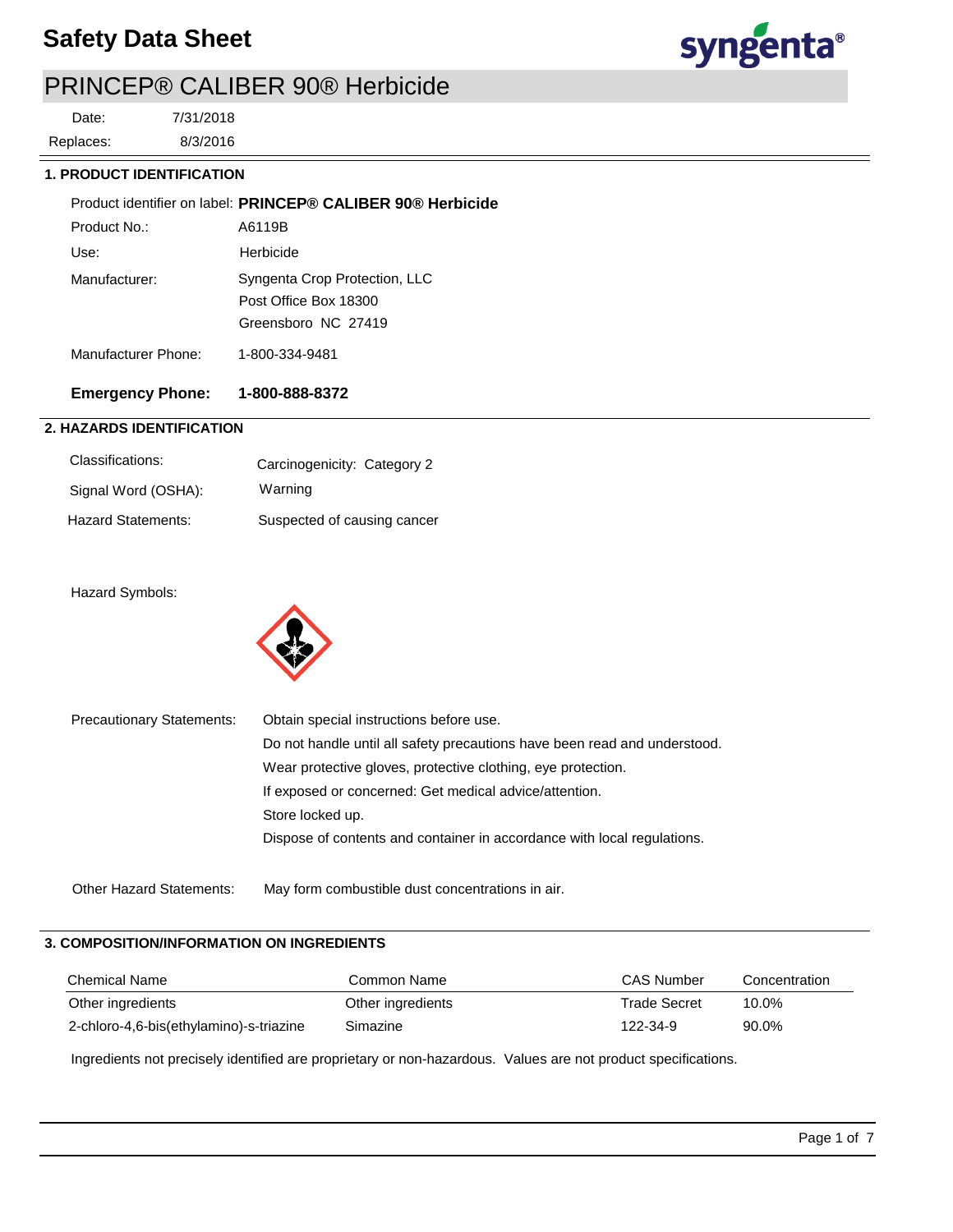

# PRINCEP® CALIBER 90® Herbicide

7/31/2018 Date:

8/3/2016 Replaces:

### **4. FIRST AID MEASURES**

Have the product container, label or Safety Data Sheet with you when calling Syngenta (800-888-8372), a poison control center or doctor, or going for treatment.

- If swallowed: Call Syngenta (800-888-8372), a poison control center or doctor immediately for treatment advice. Do not give any liquid to the person. Do not induce vomiting unless told to do so after calling 800-888- 8372 or by a poison control center or doctor. Do not give anything by mouth to an unconscious person. Ingestion:
- If in eyes: Hold eye open and rinse slowly and gently with water for 15-20 minutes. Remove contact lenses, if present, after 5 minutes, then continue rinsing eye. Call Syngenta (800-888-8372), a poison control center or doctor for treatment advice. Eye Contact:
- If on skin or clothing: Take off contaminated clothing. Rinse skin immediately with plenty of water for 15-20 minutes. Call Syngenta (800-888-8372), a poison control center or doctor for treatment advice. Skin Contact:
- If inhaled: Move person to fresh air. If person is not breathing, call 911 or an ambulance, then give artificial respiration, preferably mouth-to-mouth if possible. Call Syngenta (800-888-8372), a poison control center or doctor for further treatment advice. Inhalation:

#### Most important symptoms/effects:

Not Applicable

Indication of immediate medical attention and special treatment needed:

There is no specific antidote if this product is ingested.

Treat symptomatically.

### **5. FIRE FIGHTING MEASURES**

Suitable (and unsuitable) extinguishing media:

Use dry chemical, foam or CO2 extinguishing media. If water is used to fight fire, dike and collect runoff.

Specific Hazards:

During a fire, irritating and possibly toxic gases may be generated by thermal decomposition or combustion.

See also Sec. 7.

Special protective equipment and precautions for firefighters:

Wear full protective clothing and self-contained breathing apparatus. Evacuate nonessential personnel from the area to prevent human exposure to fire, smoke, fumes or products of combustion.

### **6. ACCIDENTAL RELEASE MEASURES**

Personal precautions, protective equipment, and emergency procedures:

Follow exposure controls/personal protection outlined in Section 8.

Methods and materials for containment and cleaning up:

Avoid dust formation.

Control the spill at its source. Contain the spill to prevent from spreading or contaminating soil or from entering sewage and drainage systems or any body of water. Clean up spills immediately, observing precautions in Protective Equipment Section. Sweep up material and place in a compatible disposal container. Scrub area with hard water detergent (e.g. commercial products such as Tide, Joy, Spic and Span). Pick up wash liquid with additional absorbent and place into compatible disposal container. Once all material is cleaned up and placed in a disposal container, seal container and arrange for disposition.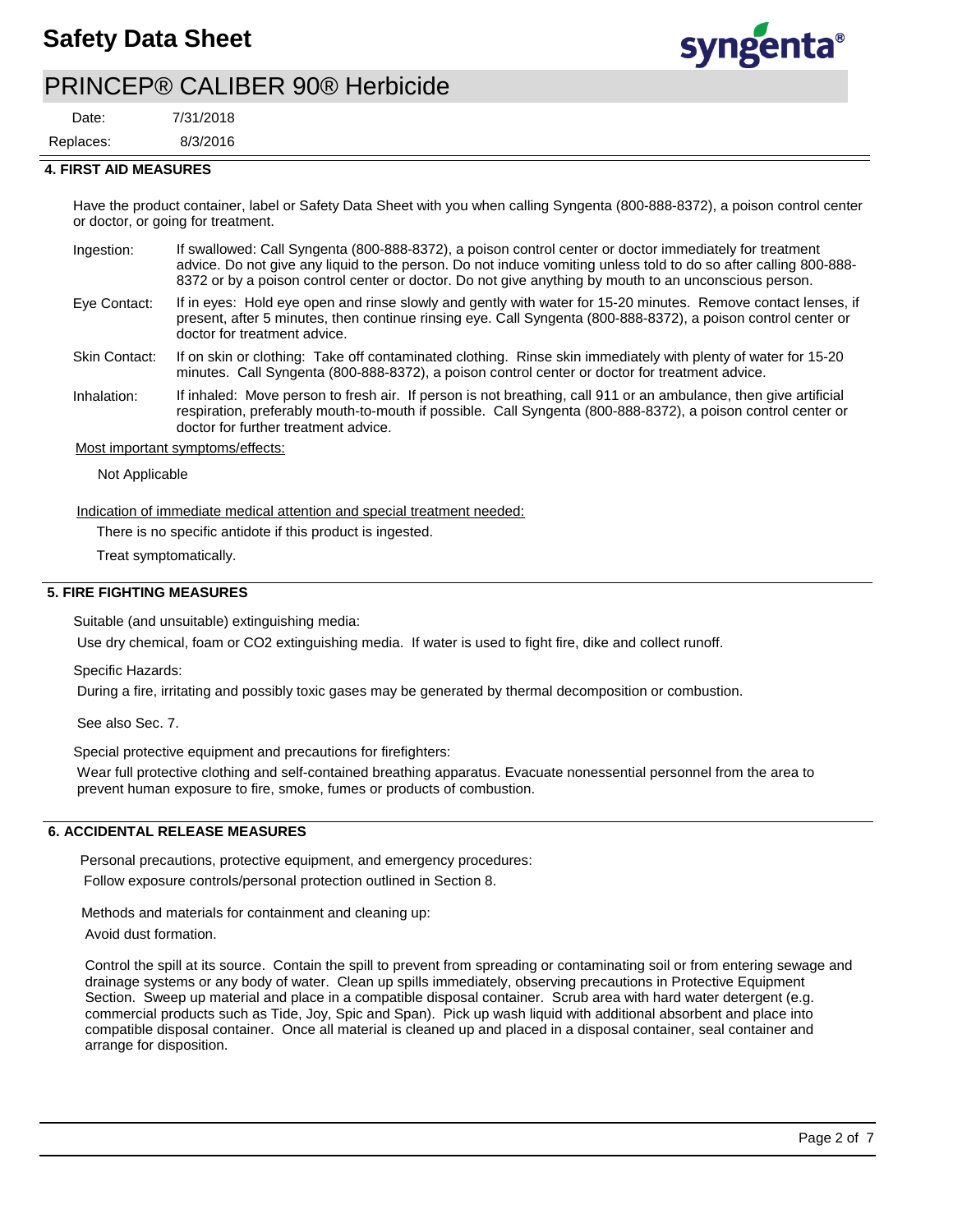

# PRINCEP® CALIBER 90® Herbicide

8/3/2016 7/31/2018 Replaces: Date:

### **7. HANDLING AND STORAGE**

#### Precautions for safe handling:

This material is capable of forming flammable dust clouds in air, which, if ignited, can produce a dust cloud explosion. Flames, hot surfaces, mechanical sparks and electrostatic discharges can serve as ignition sources for this material. Electrical equipment should be compatible with the flammability characteristics of this material. The flammability characteristics will be made worse if the material contains traces of flammable solvents or is handled in the presence of flammable solvents.

In general personnel handling this material and all conducting equipment should be electrically earthed or grounded. Bulk bags (FIBC) used to contain this material should be Type B, Type C or Type D. Type C bags must be electrically grounded or earthed before powder is charged to or discharged from the bag. If metal or fiber drums are used to contain this material, make certain the metal parts are bonded to the filling equipment and grounded.

Store the material in a well-ventilated, secure area out of reach of children and domestic animals. Do not store food, beverages or tobacco products in the storage area. Prevent eating, drinking, tobacco use, and cosmetic application in areas where there is a potential for exposure to the material. Wash thoroughly with soap and water after handling.

Conditions for safe storage, including any incompatibilities: Store locked up.

#### **8. EXPOSURE CONTROLS/PERSONAL PROTECTION**

### **THE FOLLOWING RECOMMENDATIONS FOR EXPOSURE CONTROLS/PERSONAL PROTECTION ARE INTENDED FOR THE MANUFACTURE, FORMULATION AND PACKAGING OF THIS PRODUCT.**

#### **FOR COMMERCIAL APPLICATIONS AND/OR ON-FARM APPLICATIONS CONSULT THE PRODUCT LABEL.**

#### Occupational Exposure Limits:

| <b>Chemical Name</b> | OSHA PEL        | <b>ACGIH TLV</b> | Other                    | Source         |
|----------------------|-----------------|------------------|--------------------------|----------------|
| Other ingredients    | Not Established | Not Established  | Not Established          | Not Applicable |
| Simazine             | Not Established | Not Established  | .5 mg/m <sup>3</sup> TWA | Syngenta       |

#### Appropriate engineering controls:

Use effective engineering controls to comply with occupational exposure limits (if applicable).

#### Individual protection measures:

#### Ingestion:

Prevent eating, drinking, tobacco usage and cosmetic application in areas where there is a potential for exposure to the material. Wash thoroughly with soap and water after handling.

#### Eye Contact:

Where eye contact is likely, use dust-proof chemical goggles.

#### Skin Contact:

Where contact is likely, wear chemical-resistant gloves (such as barrier laminate, butyl rubber, nitrile rubber, neoprene rubber, natural rubber, polyethylene, polyvinyl chloride [PVC] or Viton), coveralls, socks and chemical-resistant footwear.

#### Inhalation:

A particulate filter respirator may be necessary until effective engineering controls are installed to comply with occupational exposure limits. Use NIOSH certified respirator with any N, R, P or HE filter. Use a self-contained breathing apparatus in cases of emergency spills, when exposure levels are unknown, or under any circumstances where air-purifying respirators may not provide adequate protection.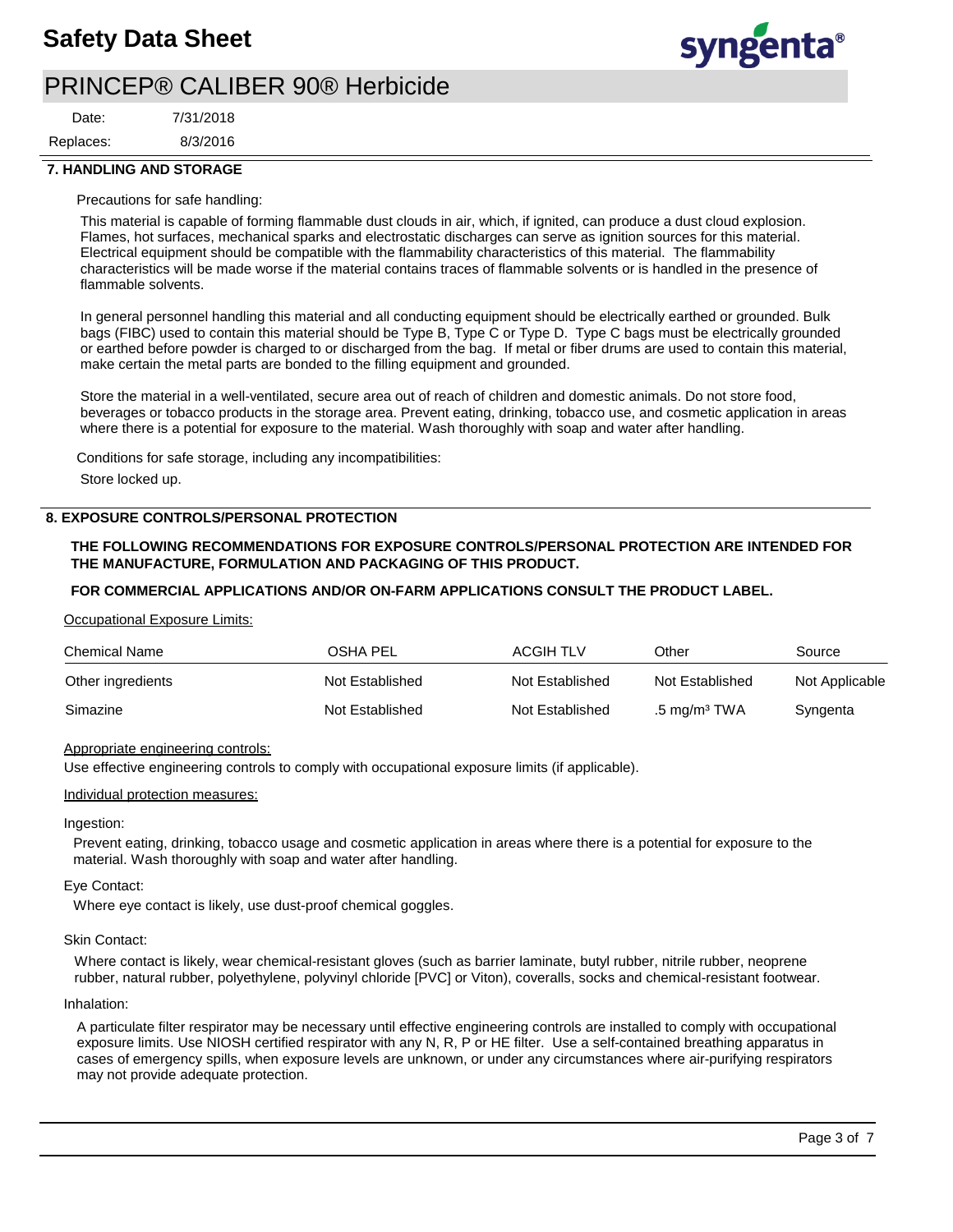

# PRINCEP® CALIBER 90® Herbicide

8/3/2016 7/31/2018 Replaces: Date:

### **9. PHYSICAL AND CHEMICAL PROPERTIES**

Odor: Odorless Appearance: Light beige to brown grey granules Vapor Pressure: Simazine Solubility (ies): pH: 7 - 10 (10% suspension in H2O) Initial boiling point and boiling range: Not Applicable Melting point/freezing point: 437 - 441 °F Odor Threshold: Not Available Not Available Flammability: Combustible powder Not Applicable Autoignition Temperature: Not Available Flash Point (Test Method): Flammable Limits (% in Air): Vapor Density: Not Available Relative Density: 23 lbs/ft<sup>3</sup> Decomposition Temperature: Not Available Viscosity: Not Available Partition coefficient: n-octanol/water: Not Available Other: None  $2.2 \times 10(-2)$  mmHg @ 77°F (25°C) Simazine 6.2 mg/l @ 72°F (22°C)

## **10. STABILITY AND REACTIVITY**

Incompatible materials: Possibility of hazardous reactions: Will not occur. Chemical stability: Stable under normal use and storage conditions. Reactivity: Not reactive. Conditions to Avoid: None known. None known.

Hazardous Decomposition Products: None known.

## **11. TOXICOLOGICAL INFORMATION**

**Health effects information** 

Likely routes of exposure: Dermal, Inhalation

Symptoms of exposure: Not Applicable

Delayed, immediate and chronic effects of exposure: Possible carcinogenicity

Numerical measures of toxicity (acute toxicity/irritation studies (finished product))

Ingestion: Oral (LD50 Rat) : > 5000 mg/kg body weight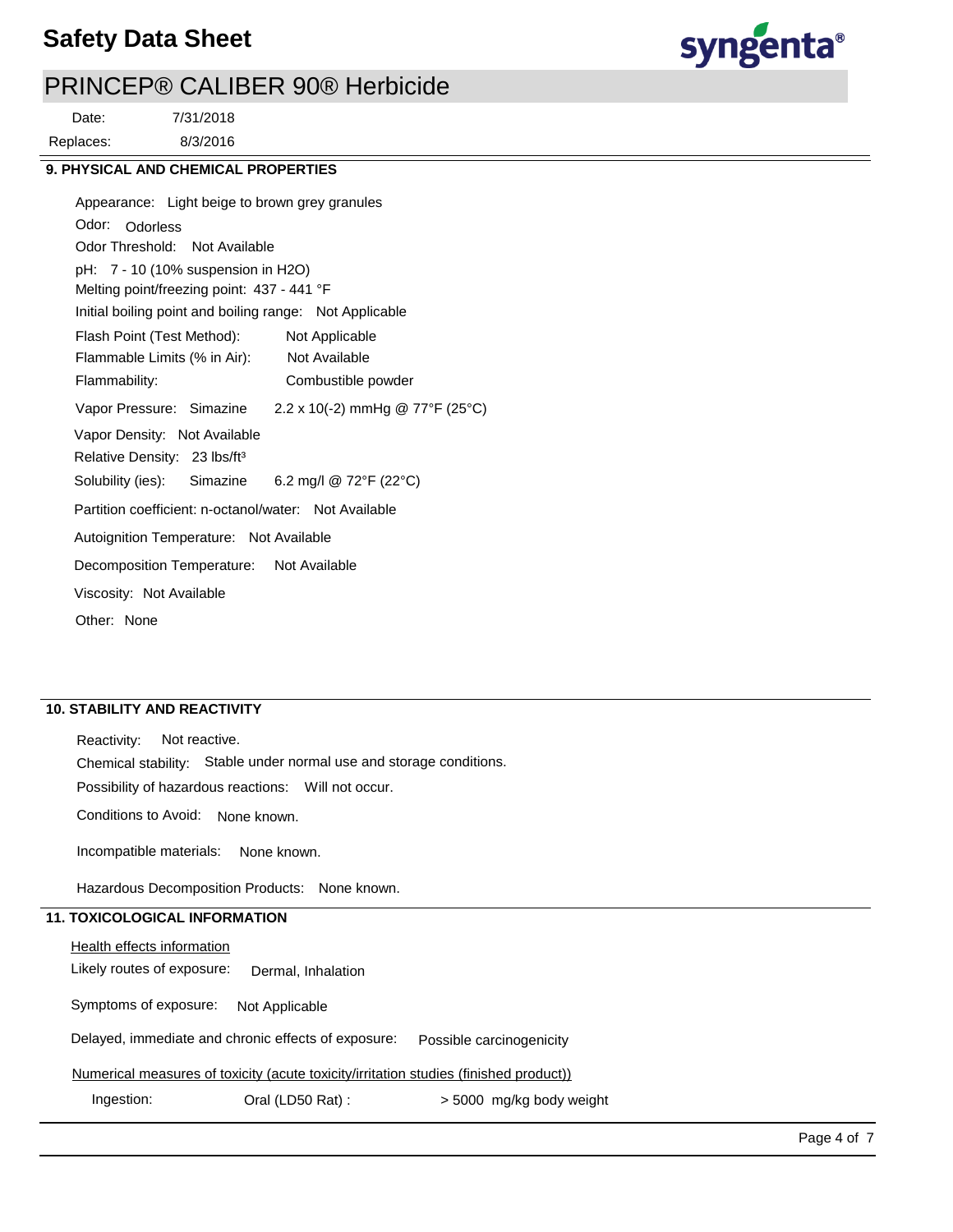

# PRINCEP® CALIBER 90® Herbicide

| Date:     |                            | 7/31/2018 |                               |                            |
|-----------|----------------------------|-----------|-------------------------------|----------------------------|
| Replaces: |                            | 8/3/2016  |                               |                            |
|           | Dermal:                    |           | Dermal (LD50 Rabbit) :        | > 2000 mg/kg body weight   |
|           | Inhalation:                |           | Inhalation (LC50 Rat):        | $> 2.5$ mg/l air - 4 hours |
|           | Eye Contact:               |           | Minimally Irritating (Rabbit) |                            |
|           | <b>Skin Contact:</b>       |           | Slightly Irritating (Rabbit)  |                            |
|           | <b>Skin Sensitization:</b> |           | Not a Sensitizer (Guinea Pig) |                            |

### Reproductive/Developmental Effects

Simazine: None observed.

#### Chronic/Subchronic Toxicity Studies

Simazine: Decreased survival at high doses (rats).

### **Carcinogenicity**

Simazine: Increased incidence of mammary tumors (female Sprague-Dawley rats) sex and species specific effect.

| <b>Chemical Name</b>                                                        | NTP/IARC/OSHA Carcinogen |
|-----------------------------------------------------------------------------|--------------------------|
| Other ingredients                                                           | <b>No</b>                |
| 2-chloro-4,6-bis(ethylamino)-s-triazine                                     | <b>No</b>                |
| <b>Other Toxicity Information</b><br>None                                   |                          |
| <b>Toxicity of Other Components</b><br>Other ingredients<br>Not Established |                          |
| <b>Target Organs</b>                                                        |                          |
| <b>Active Ingredients</b>                                                   |                          |
| Simazine:                                                                   | Mammary gland            |
| Inert Ingredients                                                           |                          |
| Other ingredients:                                                          | Not Established          |

# **12. ECOLOGICAL INFORMATION**

Eco-Acute Toxicity

Simazine: Fish (Rainbow Trout) 96-hour LC50 > 10 ppm Invertebrate (Water Flea) Daphnia Magna EC50 1.1 ppm Bird (Mallard Duck) 8-day LD50 > 4640 mg/kg Green Algae 24-day EC50 2.0 ppm

Environmental Fate

Simazine:

The information presented here is for the active ingredient, simazine.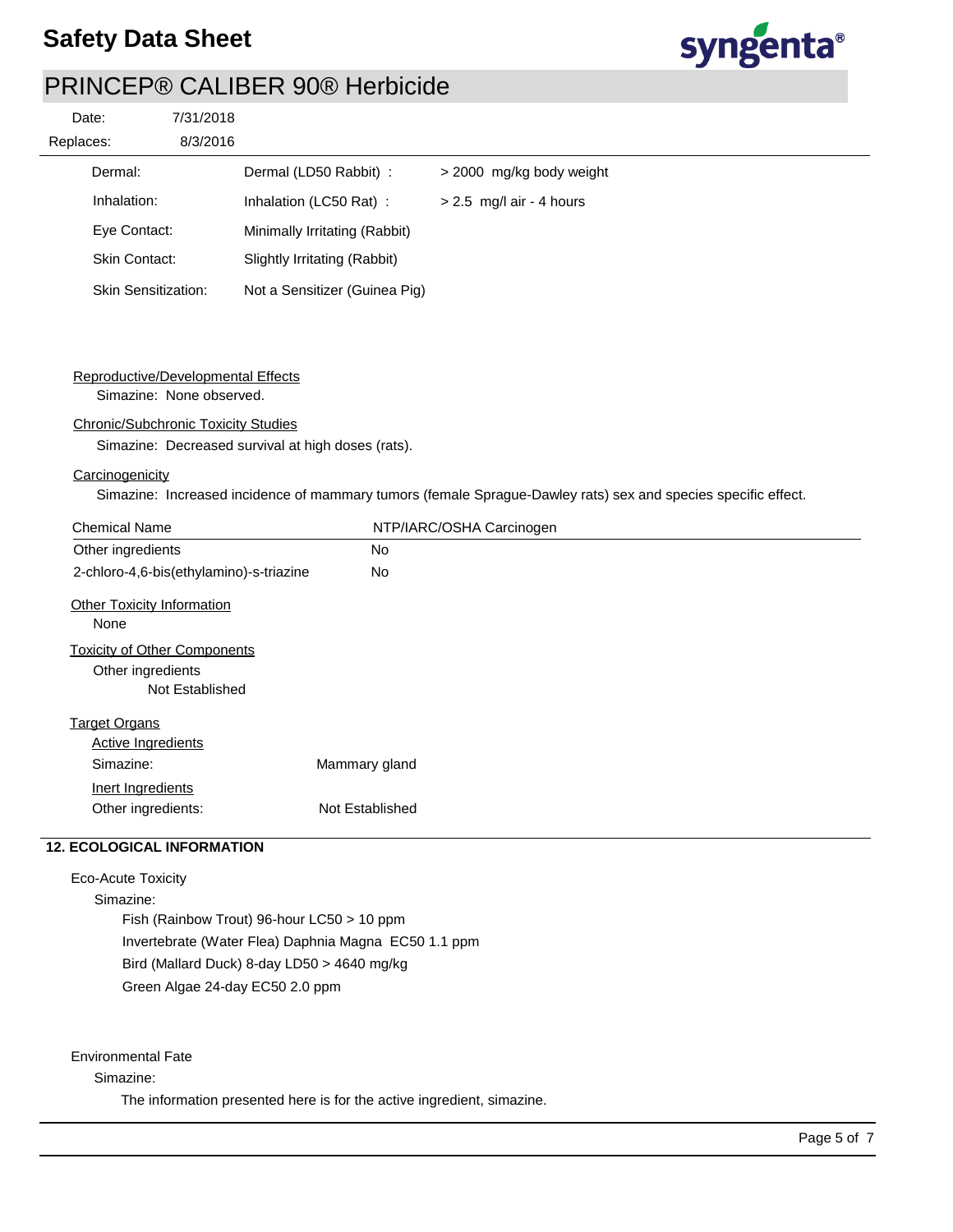

# PRINCEP® CALIBER 90® Herbicide

Date:

8/3/2016 7/31/2018

Replaces:

Low bioaccumulation potential. Not persistent in soil. Stable in water. Moderate mobility in soil. Sinks in water (after 24 h).

# **13. DISPOSAL CONSIDERATIONS**

Disposal:

Do not reuse product containers. Dispose of product containers, waste containers, and residues according to local, state, and federal health and environmental regulations.

Characteristic Waste: Not Applicable

Listed Waste: Not Applicable

#### **14. TRANSPORT INFORMATION**

DOT Classification Ground Transport - NAFTA Not regulated

#### **Comments**

Water Transport - International Proper Shipping Name: Environmentally Hazardous Substance, Solid, N.O.S. (Simazine), Marine Pollutant Hazard Class: Class 9 Identification Number: UN 3077 Packing Group: PG III

Air Transport Proper Shipping Name: Environmentally Hazardous Substance, Solid, N.O.S. (Simazine) Hazard Class: Class 9 Identification Number: UN 3077 Packing Group: PG III

### **15. REGULATORY INFORMATION**

Pesticide Registration:

This chemical is a pesticide product registered by the Environmental Protection Agency and is subject to certain labeling requirements under federal pesticide law. These requirements differ from the classification criteria and hazard information required for safety data sheets, and for workplace labels of non-pesticide chemicals. Following is the hazard information as required on the pesticide label:

Caution: Harmful if swallowed, or absorbed through the skin. Causes moderate eye irritation. Avoid contact with eyes, skin, or clothing.

EPA Registration Number(s): 100-603

EPCRA SARA Title III Classification:

| Section 311/312 Hazard Classes: | Acute Health Hazard               |  |  |  |
|---------------------------------|-----------------------------------|--|--|--|
|                                 | Fire Hazard                       |  |  |  |
| Section 313 Toxic Chemicals:    | Simazine 90.0% (CAS No. 122-34-9) |  |  |  |

California Proposition 65:

ATTENTION: This product can expose you to chemicals including simazine, which is known to the State of California to cause birth defects or other reproductive harm. For more information go to www.P65Warnings.ca.gov.